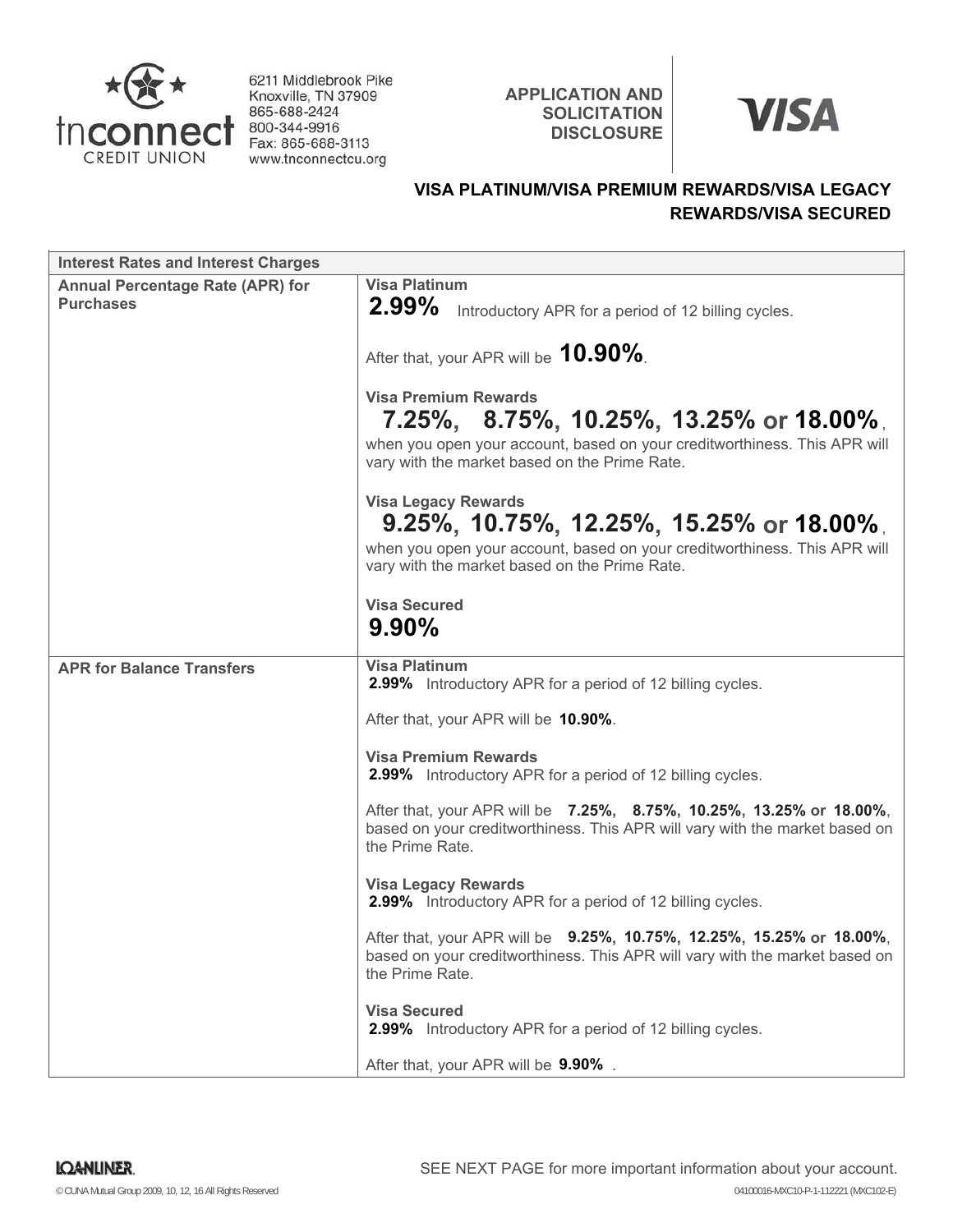| <b>APR for Cash Advances</b>                                                                                                            | <b>Visa Platinum</b><br>2.99% Introductory APR for a period of 12 billing cycles.<br>After that, your APR will be 10.90%.<br><b>Visa Premium Rewards</b><br>7.25%, 8.75%, 10.25%, 13.25% or 18.00%, when you open your<br>account, based on your creditworthiness. This APR will vary with the market<br>based on the Prime Rate.<br><b>Visa Legacy Rewards</b><br>9.25%, 10.75%, 12.25%, 15.25% or 18.00%, when you open your<br>account, based on your creditworthiness. This APR will vary with the market<br>based on the Prime Rate.<br><b>Visa Secured</b><br>9.90% |
|-----------------------------------------------------------------------------------------------------------------------------------------|---------------------------------------------------------------------------------------------------------------------------------------------------------------------------------------------------------------------------------------------------------------------------------------------------------------------------------------------------------------------------------------------------------------------------------------------------------------------------------------------------------------------------------------------------------------------------|
| How to Avoid Paying Interest on<br><b>Purchases</b>                                                                                     | Your due date is at least 25 days after the close of each billing cycle. We will<br>not charge you any interest on purchases if you pay your entire balance by<br>the due date each month.                                                                                                                                                                                                                                                                                                                                                                                |
| For Credit Card Tips from the<br><b>Consumer Financial Protection Bureau</b>                                                            | To learn more about factors to consider when applying for or using a<br>credit card, visit the website of the Consumer Financial Protection<br>Bureau at http://www.consumerfinance.gov/learnmore.                                                                                                                                                                                                                                                                                                                                                                        |
| <b>Fees</b>                                                                                                                             |                                                                                                                                                                                                                                                                                                                                                                                                                                                                                                                                                                           |
| <b>Annual Fee</b><br>- Annual Fee                                                                                                       | <b>None</b>                                                                                                                                                                                                                                                                                                                                                                                                                                                                                                                                                               |
| <b>Transaction Fees</b><br>- Balance Transfer Fee<br>- Cash Advance Fee<br>- Foreign Transaction Fee<br>- Transaction Fee for Purchases | <b>None</b><br><b>None</b><br><b>1.00%</b> of each transaction in U.S. dollars<br><b>None</b>                                                                                                                                                                                                                                                                                                                                                                                                                                                                             |
| <b>Penalty Fees</b><br>- Late Payment Fee<br>- Over-the-Credit Limit Fee<br>- Returned Payment Fee                                      | Up to \$25.00<br><b>None</b><br>Up to \$25.00                                                                                                                                                                                                                                                                                                                                                                                                                                                                                                                             |

## **How We Will Calculate Your Balance:**

We use a method called "average daily balance (excluding new purchases) (including new balance transfers and cash advances)."

#### **Effective Date:**

The information about the costs of the card described in this application is accurate as of: November 22, 2021This information may have changed after that date. To find out what may have changed, contact the Credit Union.

**For California Borrowers, the Visa Platinum, Visa Premium Rewards, Visa Legacy Rewards and Visa Secured are secured credit cards. Credit extended under this credit card account is secured by various personal property and money including, but not limited to: (a) any goods you purchase with this account, (b) any shares you specifically pledge as collateral for this account on a separate Pledge of Shares, (c) all shares you have in any individual or joint account with the Credit Union excluding shares in an Individual Retirement Account or in any other account that would lose special tax treatment under state or federal law, and (d) collateral securing other loans you have with the Credit Union excluding dwellings.**

## **Other Fees & Disclosures:**

Late Payment Fee:

\$25.00 or the amount of the required minimum payment, whichever is less, if you are 10 or more days late in making a payment.